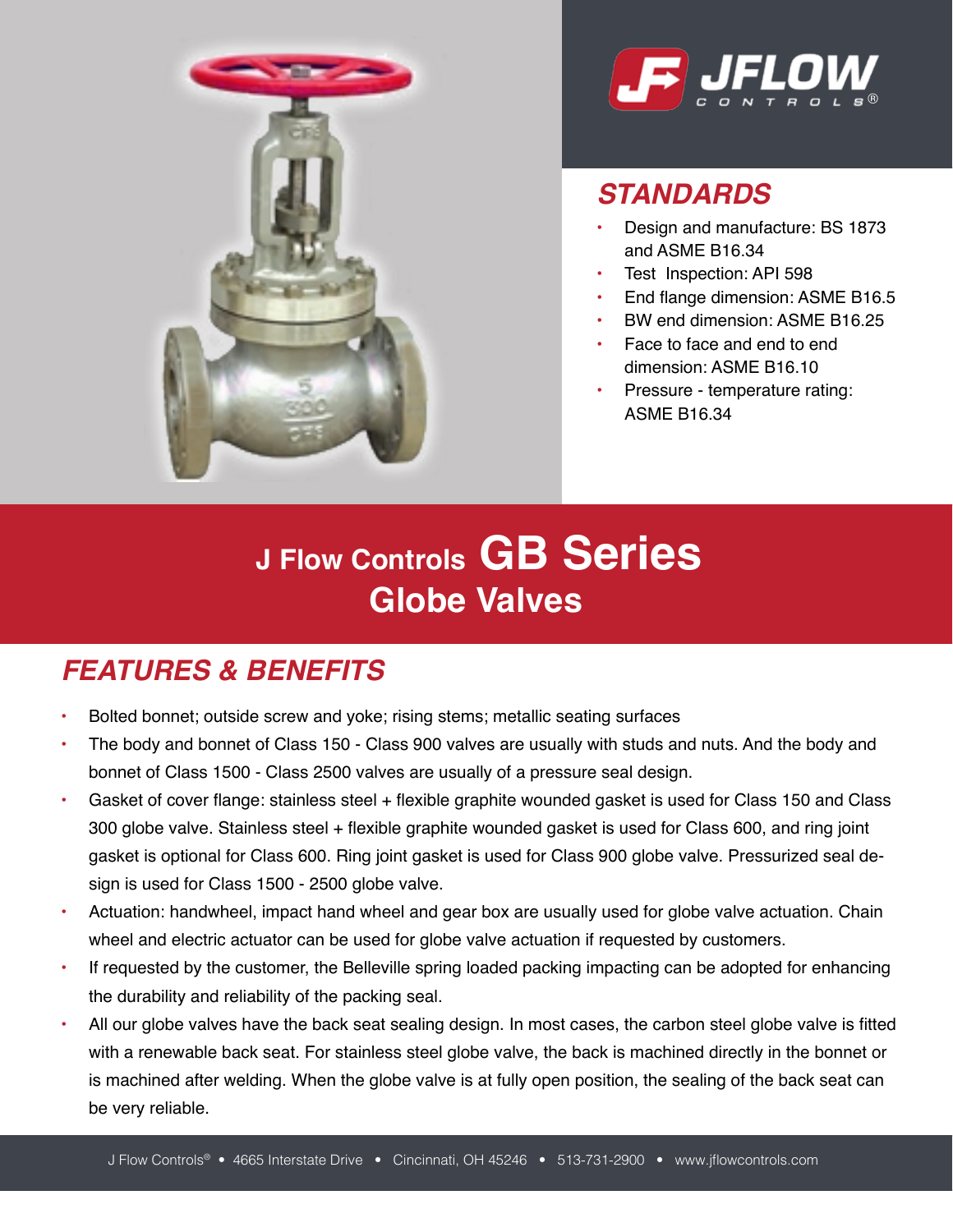### **GB Series Globe Valves**

## *PARTS IDENTIFICATION*





Available with Handwheel Operator



Bearings For Large Torque Loads



Double Disc For High Axial Stress

#### **Design Description**

- Straight pattern body design
- Outside screw and yoke (OS&Y)
- Bolted Bonnet (BB)
- Yoke integral with bonnet
- Rising stem and handwheel
- Loose disc, optional plug or ball type
- Renewable seat ring
- Impact handwheel for NPS 10 and above
- Horizontal service
- Flanged or butt welding ends
- Available with bevel gear op

#### **Main Materials**

• WCB, LCB, WC6, WC9, CF8, CF8M, CF3, CF3M, A995 4A, A995 5A, A995 6A, Alloy 20, Monel, Inconel

|                |                      |                  |                          | <b>Material</b>                               |                          |                    |  |
|----------------|----------------------|------------------|--------------------------|-----------------------------------------------|--------------------------|--------------------|--|
| <b>No</b>      | <b>Part Name</b>     | <b>WCB</b>       | <b>LCB</b>               | WC6                                           | <b>CF8 (M)</b>           | CF3(M)             |  |
|                | Body                 | A216 WCB + 13 Cr | A352 LCB + 13 Cr         | A217 WC6+STL                                  | A351 CF8 (M)+STL         | A351 CF3 (M) + STL |  |
| $\overline{2}$ | <b>Disc</b>          | A216 WCB + 13 Cr | A352 LCB + 13 Cr         | A182 F11+STL                                  | A351 CF8 (M)             | A351 CF3 (M)       |  |
| 3              | <b>Stem</b>          | A182 F6          | A182 F6                  | A182 F6                                       | A182 F304 (F316)         | A182 F304L (F316L) |  |
| 4              | Sleeve               | A <sub>105</sub> | A <sub>105</sub>         | A182 F11                                      | A182 F304 (F316)         | A182 F304L (F316L) |  |
| 5              | <b>Bonnet Bolt</b>   | A193 B7          | A320 L7                  | A193 B16                                      | A193 B8 (M)              | A193 B8 (M)        |  |
| 6              | <b>Bonnet Nut</b>    | A194 2H          | A <sub>194</sub> 7       | A1944                                         | A194 8 (M)               | A194 8 (M)         |  |
| 7              | Gasket               |                  | SS304 + Graphite         | PTFE / SS304+Graphite PTFE / SS316 + Graphite |                          |                    |  |
| 8              | <b>Bonnet</b>        | <b>A216 WCB</b>  | <b>A352 LCB</b>          | A217 WC6                                      | A351 CF8 (M)             | A351 CF8M          |  |
| 9              | <b>Backseat</b>      | A182 F6          | A182 F6                  | A182 F6                                       |                          |                    |  |
| 10             | Packing              |                  | <b>Flexible Graphite</b> |                                               | PTFE / Flexible Graphite |                    |  |
| 11             | Gland                | A182 F6          | A182 F6                  | A182 F6                                       | A182 F304 (F316)         | A182 F304L (F316L) |  |
| 12             | Gland Flange         | <b>A216 WCB</b>  | <b>A352 LCB</b>          | A217 WC6                                      | A351 CF8                 | A351 CF3           |  |
| 13             | Gland Eyebolt        |                  | A193 B7                  |                                               | A193 B8                  | A193 B8            |  |
| 14             | Nut                  |                  | A194 2H                  |                                               | A1948                    | A1948              |  |
| 15             | Pin                  |                  | AISI 1025                |                                               | AISI 1025                |                    |  |
| 16             | <b>Stem Nut</b>      |                  | <b>Bronze</b>            |                                               | Bronze                   |                    |  |
| 17             | <b>Handwheel Nut</b> |                  | AISI 1035                |                                               | AISI 1035                |                    |  |

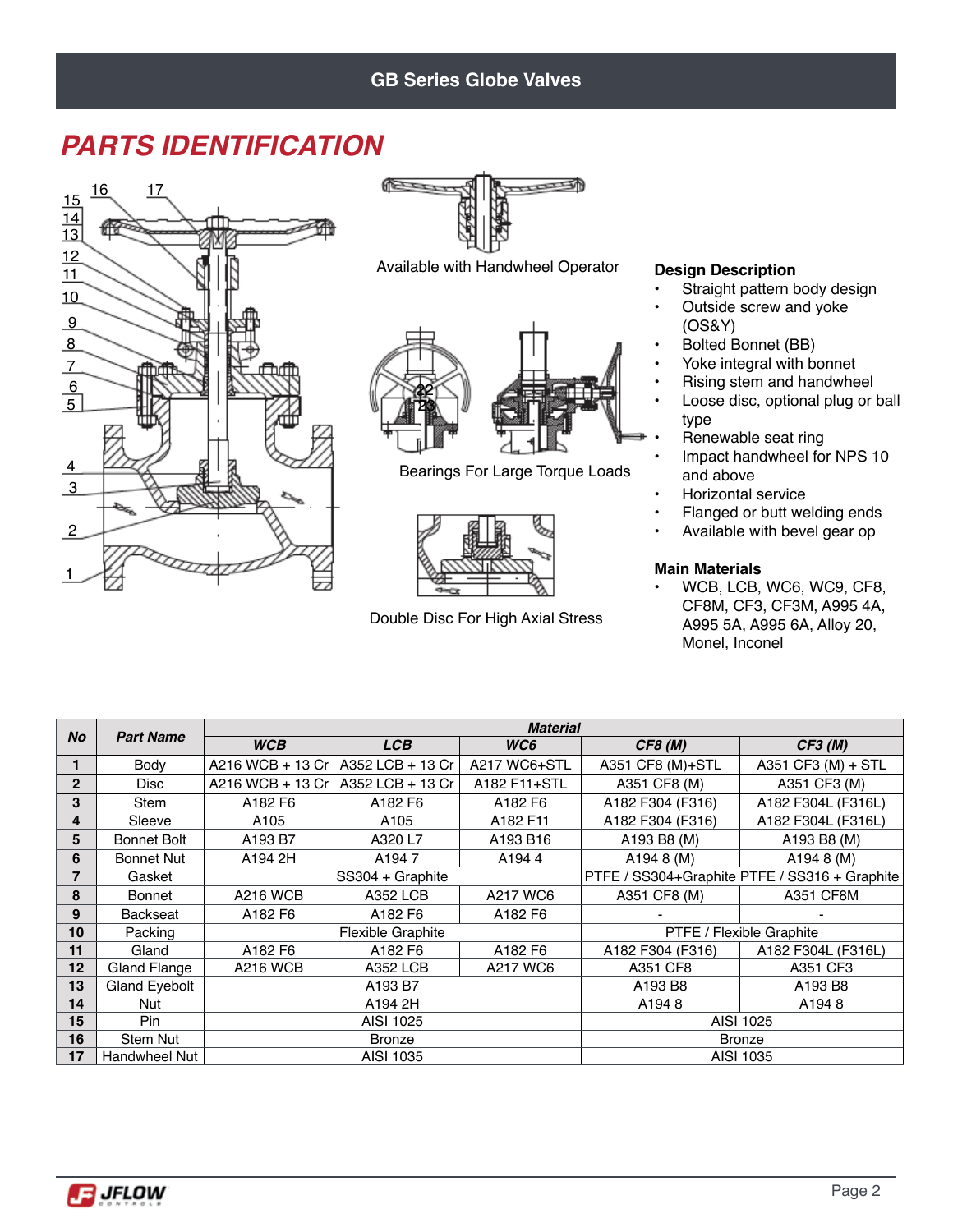## *DIMENSIONS (Class 150 and 300)*



| <b>Size</b>     |           |              | <b>CLASS 150</b>                          |       |       |       |       |       |       |       |       |  |
|-----------------|-----------|--------------|-------------------------------------------|-------|-------|-------|-------|-------|-------|-------|-------|--|
| <b>Inches</b>   | $1 - 1/2$ | $\mathbf{2}$ | 3<br>$2 - 1/2$<br>6<br>8<br>10<br>12<br>4 |       |       |       |       |       |       |       | 16    |  |
| L/L1<br>(RF/BW) | 6.5       | 8.0          | 8.5                                       | 9.5   | 11.5  | 16.0  | 19.5  | 24.5  | 27.5  | 31.0  | 36.0  |  |
| $L2$ (RTJ)      | 7.0       | 8.0          | 8.50                                      | 9.50  | 11.50 | 16.00 | 19.50 | 24.50 | 27.50 | 31.00 | 36.00 |  |
| H (Open)        | 14.25     | 15.00        | 21.00                                     | 17.50 | 20.25 | 22.00 | 24.25 | 32.00 | 35.88 | 48.38 | 57.00 |  |
| <b>DO</b>       | 7.88      | 7.00         | 10                                        | 11    | 11    | 13    | 13    | 16    | 18    | 20    | 24    |  |
| WT (RF/RTJ)     | 18        | 19           | 30                                        | 41    | 64    | 86    | 110   | 280   | 380   | 510   | 740   |  |
| WT (BW)         | 14        | 16           | 22                                        | 33    | 43    | 72    | 88    | 245   | 345   | 450   | 665   |  |

| <b>Size</b>     |           |                | <b>CLASS 300</b> |       |       |       |       |       |       |    |    |  |
|-----------------|-----------|----------------|------------------|-------|-------|-------|-------|-------|-------|----|----|--|
| <b>Inches</b>   | $1 - 1/2$ | $\overline{2}$ | $2 - 1/2$        | 3     | 4     | 6     | 8     | 10    | 12    | 14 | 16 |  |
| L/L1<br>(RF/BW) | 9         | 10.5           | 11.5             | 12.5  | 14.0  | 17.5  | 22.0  | 24.5  | 28.0  |    |    |  |
| $L2$ (RTJ)      | 9.5       | 11.12          | 12.12            | 13.12 | 14.62 | 18.12 | 22.62 | 25.12 | 28.62 |    |    |  |
| H (Open)        | 14.17     | 16.75          | 19.00            | 19.88 | 22.50 | 25.25 | 33.25 | 35.50 | 38.62 |    |    |  |
| <b>DO</b>       | 7.88      | 8              | 10               | 11    | 13    | 16    | 18    | 20    | 24    |    |    |  |
| WT (RF/RTJ)     | 25        | 26             | 32               | 38    | 56    | 96    | 150   | 360   | 550   |    |    |  |
| WT (BW)         | 20        | 21             | 22               | 27    | 41    | 75    | 117   | 310   | 492   |    |    |  |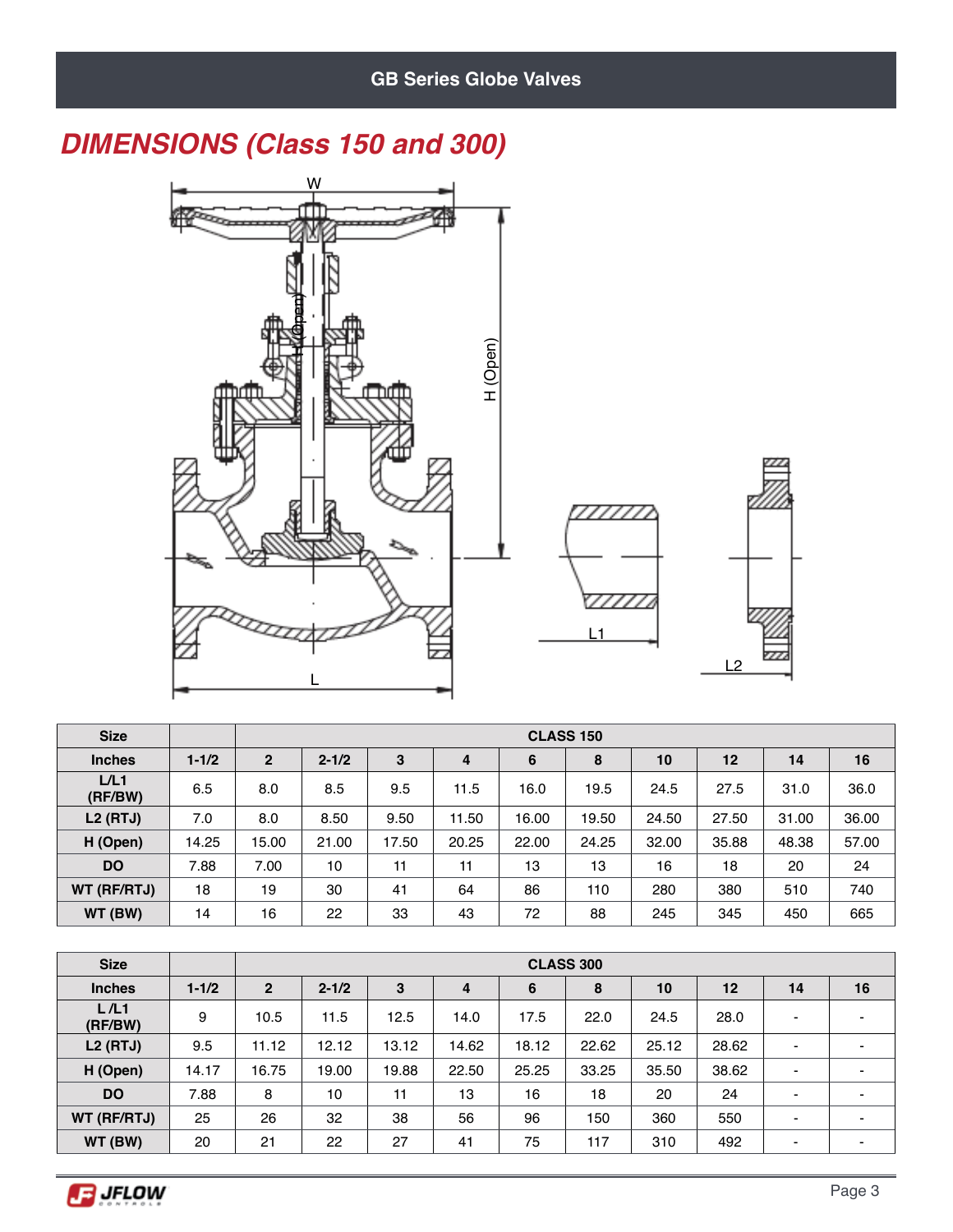## *DIMENSIONS (Class 600 and 900)*



| <b>Size</b>    |                          | <b>CLASS 600</b>         |                |                          |                |           |       |       |       |       |       |       |                |                          |
|----------------|--------------------------|--------------------------|----------------|--------------------------|----------------|-----------|-------|-------|-------|-------|-------|-------|----------------|--------------------------|
| <b>Inches</b>  | 1/2                      | 3/4                      |                | $1 - 1/2$                | $\overline{2}$ | $2 - 1/2$ | 3     | 4     | 6     | 8     | 10    | 12    | 14             | 16                       |
| $L/L1$ (RF/BW) | 6.50                     | 7.50                     | 8.50           | 9.50                     | 11.50          | 13.00     | 14.00 | 17.00 | 22.00 | 26.00 | 31.00 | 33.00 | $\blacksquare$ | $\blacksquare$           |
| L2(RTJ)        | $\overline{\phantom{0}}$ | $\overline{\phantom{a}}$ | $\blacksquare$ | $\overline{\phantom{0}}$ | 11.62          | 13.12     | 14.12 | 17.12 | 22.12 | 26.12 | 31.12 | 33.13 | $\blacksquare$ | $\overline{\phantom{0}}$ |
| H (Open)       | 7.25                     | 7.62                     | 9.00           | 11.00                    | 17.50          | 19.75     | 21.00 | 24.50 | 29.50 | 36.50 | 44.88 | 53.12 | -              | $\overline{\phantom{0}}$ |
| <b>DO</b>      | 4                        | 4                        | 6              | 8                        | 10             | 11        | 13    | 16    | 18    | 20    | 24    | 24    | -              | ۰                        |
| WT (RF/RTJ)    | 6                        | 8                        | 14             | 23                       | 35             | 50        | 60    | 110   | 230   | 410   | 770   | 1140  | -              | $\overline{\phantom{0}}$ |
| WT (BW)        | 4.8                      | 6.2                      | 9.5            | 16.5                     | 27             | 34        | 42    | 84    | 192   | 350   | 680   | 1030  | -              | $\overline{\phantom{a}}$ |

| <b>Size</b>   |                | <b>CLASS 900</b> |       |       |       |       |       |       |  |  |  |  |  |  |
|---------------|----------------|------------------|-------|-------|-------|-------|-------|-------|--|--|--|--|--|--|
| <b>Inches</b> | $\overline{2}$ | $2 - 1/2$        | 3     | 4     | 6     | 8     | 10    | 12    |  |  |  |  |  |  |
| $L1$ (BW)     | 8.50           | 10.00            | 12.00 | 14.00 | 20.00 | 26.00 | 31.00 | 36.00 |  |  |  |  |  |  |
| $L$ (RF)      | 14.50          | 16.50            | 15.00 | 18.00 | 24.00 | 29.00 | 33.00 | 38.00 |  |  |  |  |  |  |
| $L2$ (RTJ)    | 14.62          | 16.62            | 15.12 | 18.12 | 24.12 | 29.12 | 33.12 | 38.12 |  |  |  |  |  |  |
| H (open)      | 22             | 22               | 22    | 27    | 36.38 | 43.38 | 50.62 | 57    |  |  |  |  |  |  |
| <b>DO</b>     | 16             | 16               | 16    | 16    | 28    | 28    | 36    | 36    |  |  |  |  |  |  |
| WT (BW)       | 46             | 53               | 68    | 100   | 270   | 450   | 740   | 1150  |  |  |  |  |  |  |
| WT (RF/RTJ)   | 75             | 82               | 95    | 135   | 355   | 680   | 1050  | 1480  |  |  |  |  |  |  |

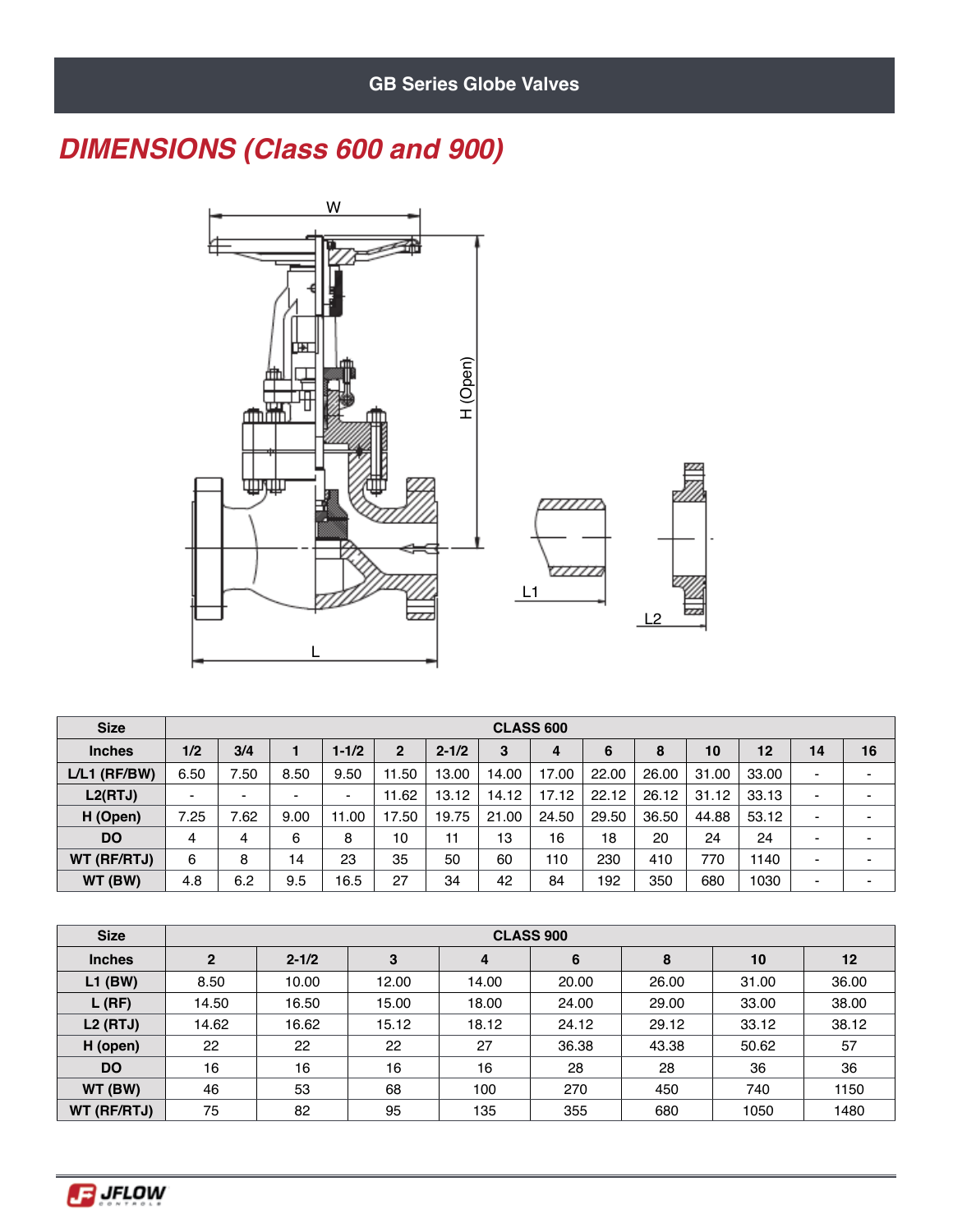### **GB Series Globe Valves**

## *CAST STEEL GATE VALVE (PRESSURE SEAL BONNET)*



### **Applicable Standards**

- Design and Manufacture: ASME B16.34
- Face to Face and End to End: ASME B16.10
- Flanged End: ASME B16.5
- But Welded End: ASME B16.25
- Test & Inspection: API 598

#### **Design Description**

- Straight pattern body design
- Outside screw and yoke (OS & Y)
- Bolted Bonnet (BB)
- Yoke integral with bonnet
- Rising stem and handwheel
- Loose disc, optional plug or ball type
- Renewable seat ring
- Impact handwheel for NPS 10 and above
- Horizontal service
- Flanged or butt welded ends
- Available with bevel gear operation

#### **Main Materials**

• WCB, LCB, WC6, WC9, CF8, CF8M, CF3, CF3M, A995 4A, A995 5A, A995 6A, Alloy 20, Monel, Inconel

|                |                        |                  |                           | <b>Material</b> |                      |                     |
|----------------|------------------------|------------------|---------------------------|-----------------|----------------------|---------------------|
| <b>No</b>      | <b>Part Name</b>       | <b>WCB</b>       | WC6                       | WC9             | CF8 (M)              | CF3(M)              |
| 1              | Body                   | <b>A216 WCB</b>  | A217 WC6                  | A217 WC9        | A351 CF8 (M)         | A351 CF3 (M)        |
| $\overline{2}$ | <b>Big Disc</b>        | $A105 + STL$     | A217 WC6 + STL            | A217 WC9 + STL  | A351 CF8 (M)+STL6    | A351 CF3 (M)+STL6   |
| 3              | Small Disc             | $A105 + STL$     | A217 WC6 + STL            | A217 WC9 + STL  | A351 CF8 (M) + STL 6 | A351 CF3 (M) + STL6 |
| 4              | <b>Stem</b>            | A182 F6          | A182 F6                   | A182 F6         | A182 F304 (F316)     | A182 F304L (F316L)  |
| 5              | Disc Cover             | A105             | A217 WC6                  | A182 F6         | A182 F304 (F316)     | A182 F304L (F316L)  |
| 6              | <b>Bonnet</b>          | A <sub>105</sub> | A182 F11                  | A182 F22        | A182 F304 (F316)     | A182 F304L (F316L)  |
| 7              | Pressure Seal<br>Ring  |                  | Pure Iron                 |                 | A182 F304            | A182 F316L          |
| 8              | Ring                   |                  | A182 F6                   |                 | A182 F304 (F316)     | A182 F304L (F316L)  |
| 9              | Segment Ring           |                  | A182 F6                   |                 | A182 F304 (F316)     | A182 F304L (F316L)  |
| 10             | Packing Washer         |                  | A182 F6                   |                 | SS304                | SS316               |
| 11             | Packing                |                  | SS304 + Flexible Graphite |                 | SS304 + Graphite     | SS316 + Graphite    |
| 12             | <b>Bonnet Retainer</b> | A105             | A182 F11                  | A182 F22        | A182 F304 (F316)     | A182 F304L (F316L)  |
| 13             | Stud                   | A193 B7          | A193 B16                  | A193 B16        | A193 B8              | A193 B8             |
| 14             | <b>Nut</b>             | A194 2H          | A1944                     | A1944           | A1948                | A1948               |
| 15             | Gland                  |                  | A182 F6                   |                 | A182 F304            | A182 F316           |
| 16             | Gland Flange           |                  | <b>Carbon Steel</b>       |                 | A351 CF8             | A351 CF3 (M)        |
| 17             | Yoke                   |                  | Carbon Steel              |                 | A351 CF8             | A351 CF3 (M)        |
| 18             | Gear Box               |                  |                           | Assembly        |                      |                     |

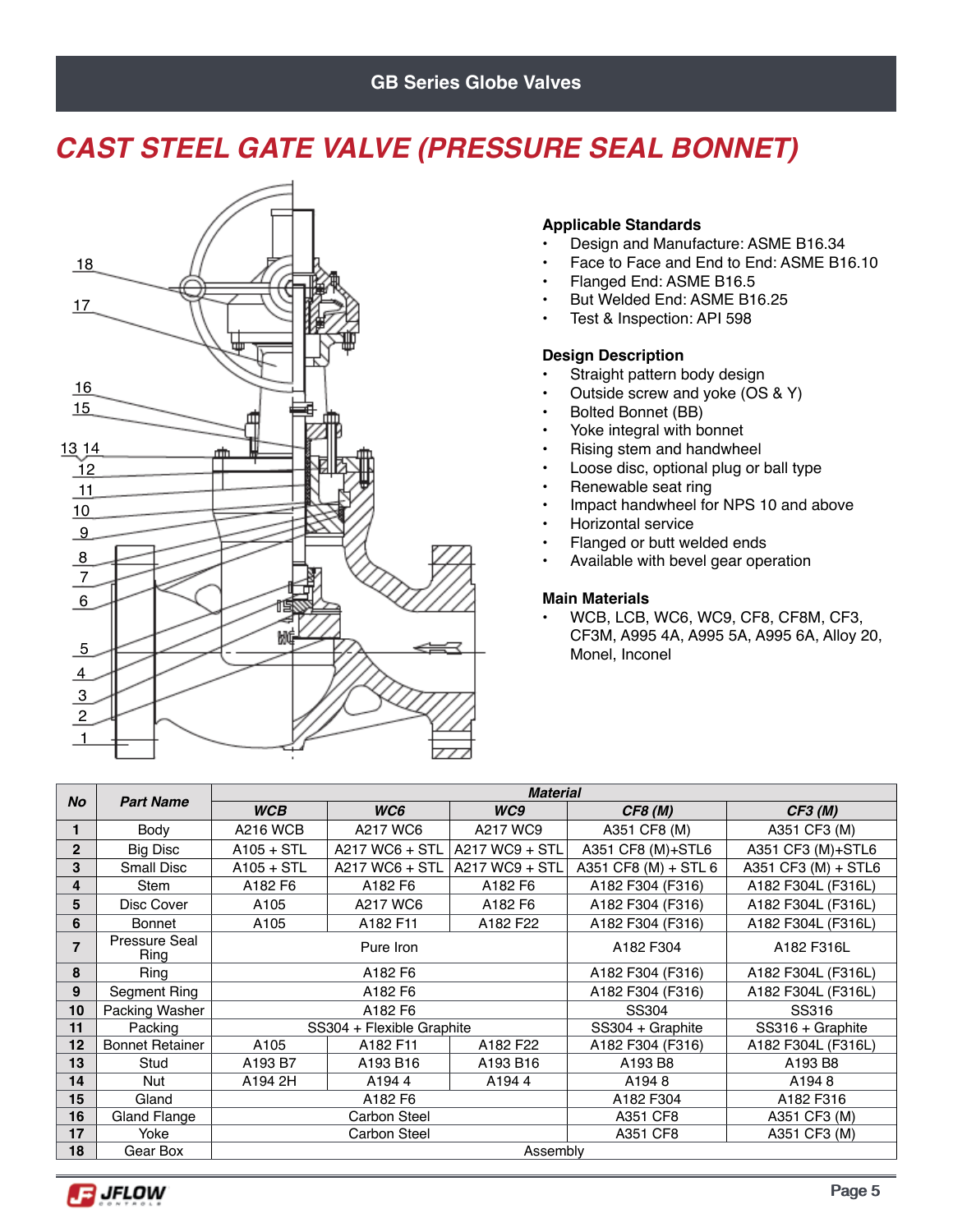## *DIMENSIONS (CLASS 900 AND 1500)*



|    | Available with Handwheel Operator |
|----|-----------------------------------|
|    |                                   |
|    |                                   |
|    |                                   |
|    |                                   |
|    |                                   |
|    |                                   |
| L1 |                                   |
|    | L2                                |

**BERTHDARY** 

| <b>Size</b>     |                | <b>CLASS 900</b> |       |       |       |       |       |       |  |  |  |  |  |
|-----------------|----------------|------------------|-------|-------|-------|-------|-------|-------|--|--|--|--|--|
| <b>Inches</b>   | $\overline{2}$ | $2 - 1/2$        | 3     | 4     | 6     | 8     | 10    | 12    |  |  |  |  |  |
| $L1$ (BW)       | 8.50           | 10.00            | 12.00 | 14.00 | 20.00 | 26.00 | 31.00 | 36.00 |  |  |  |  |  |
| $L$ (RF)        | 14.50          | 16.50            | 15.00 | 18.00 | 24.00 | 29.00 | 33.00 | 38.00 |  |  |  |  |  |
| $L2$ (RTJ)      | 14.62          | 16.62            | 15.12 | 18.12 | 24.12 | 29.12 | 33.12 | 38.12 |  |  |  |  |  |
| H (open)        | 22             | 22               | 22    | 27    | 36.38 | 43.38 | 50.62 | 57    |  |  |  |  |  |
| <b>DO</b>       | 16             | 16               | 16    | 16    | 28    | 28    | 36    | 36    |  |  |  |  |  |
| WT (BW)         | 46             | 53               | 68    | 100   | 270   | 450   | 740   | 1150  |  |  |  |  |  |
| WT (RF/<br>RTJ) | 75             | 82               | 95    | 135   | 355   | 680   | 1050  | 1480  |  |  |  |  |  |

| <b>Size</b>     |                |           |       | <b>CLASS 1500</b> |       |       |                          |                          |
|-----------------|----------------|-----------|-------|-------------------|-------|-------|--------------------------|--------------------------|
| <b>Inches</b>   | $\overline{2}$ | $2 - 1/2$ | 3     | 4                 | 6     | 8     | 10                       | 12                       |
| $L1$ (BW)       | 8.50           | 10.00     | 12.00 | 22.00             | 22.00 | 28.00 | $\overline{\phantom{0}}$ | $\,$                     |
| $L$ (RF)        | 14.50          | 16.50     | 18.50 | 27.75             | 27.75 | 32.75 | $\overline{\phantom{a}}$ | $\overline{\phantom{0}}$ |
| $L2$ (RTJ)      | 14.62          | 16.62     | 18.62 | 28.00             | 28.00 | 33.12 | $\blacksquare$           | $\overline{\phantom{0}}$ |
| H (open)        | 22             | 22        | 24.38 | 44.62             | 44.62 | 54.75 | $\overline{\phantom{a}}$ | $\overline{\phantom{a}}$ |
| <b>DO</b>       | 16             | 18        | 20    | 28                | 28    | 36    | $\blacksquare$           | ۰                        |
| WT (BW)         | 57             | 65        | 190   | 450               | 450   | 730   | $\overline{\phantom{0}}$ | $\overline{\phantom{0}}$ |
| WT (RF/<br>RTJ) | 86             | 112       | 240   | 580               | 580   | 950   | $\overline{\phantom{0}}$ | $\overline{\phantom{0}}$ |

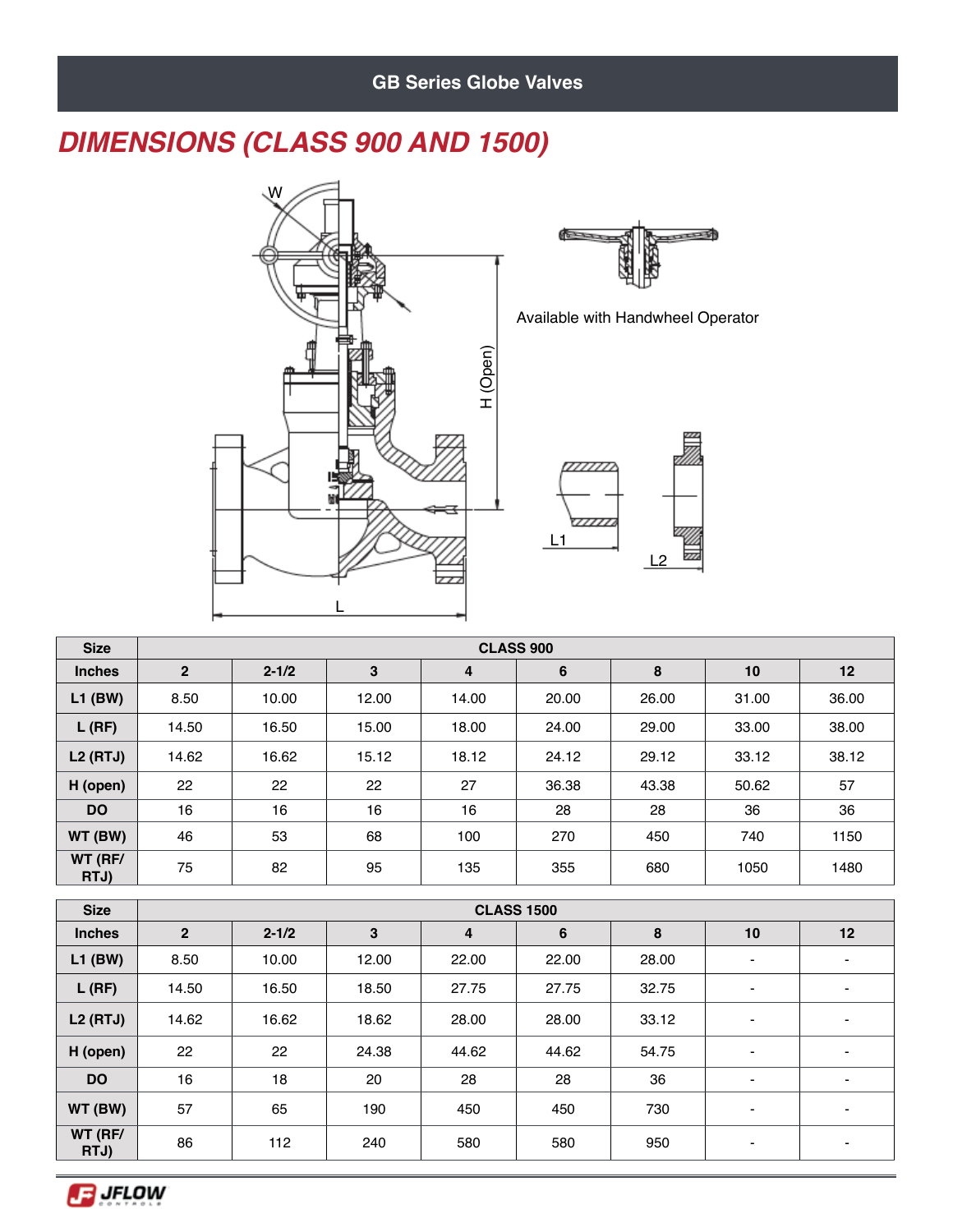## *DIMENSIONS (CLASS 2500)*



| <b>Size</b>     |                | <b>CLASS 2500</b> |       |       |       |                          |                          |                |  |  |  |  |  |
|-----------------|----------------|-------------------|-------|-------|-------|--------------------------|--------------------------|----------------|--|--|--|--|--|
| <b>Inches</b>   | $\overline{2}$ | $2 - 1/2$         | 3     | 4     | 6     | 8                        | 10                       | 12             |  |  |  |  |  |
| $L1$ (BW)       | 11.00          | 13.00             | 14.50 | 18.00 | 24.00 | $\blacksquare$           | $\overline{\phantom{a}}$ | ۰              |  |  |  |  |  |
| $L$ (RF)        | 17.75          | 20.00             | 22.75 | 26.50 | 36.00 | $\blacksquare$           | $\blacksquare$           | $\blacksquare$ |  |  |  |  |  |
| $L2$ (RTJ)      | 17.88          | 20.54             | 23.00 | 26.88 | 36.50 | $\overline{\phantom{0}}$ | $\blacksquare$           | $\blacksquare$ |  |  |  |  |  |
| H (open)        | 23.38          | 20.38             | 28    | 32.25 | 49.62 | $\blacksquare$           | $\overline{\phantom{a}}$ | $\blacksquare$ |  |  |  |  |  |
| <b>DO</b>       | 16             | 20                | 24    | 28    | 36    | $\overline{\phantom{a}}$ | $\overline{\phantom{a}}$ | $\blacksquare$ |  |  |  |  |  |
| WT (BW)         | 65             | 78                | 125   | 155   | 480   | $\blacksquare$           | $\blacksquare$           | $\blacksquare$ |  |  |  |  |  |
| WT (RF/<br>RTJ) | 115            | 136               | 205   | 275   | 860   | $\,$                     | $\blacksquare$           | $\blacksquare$ |  |  |  |  |  |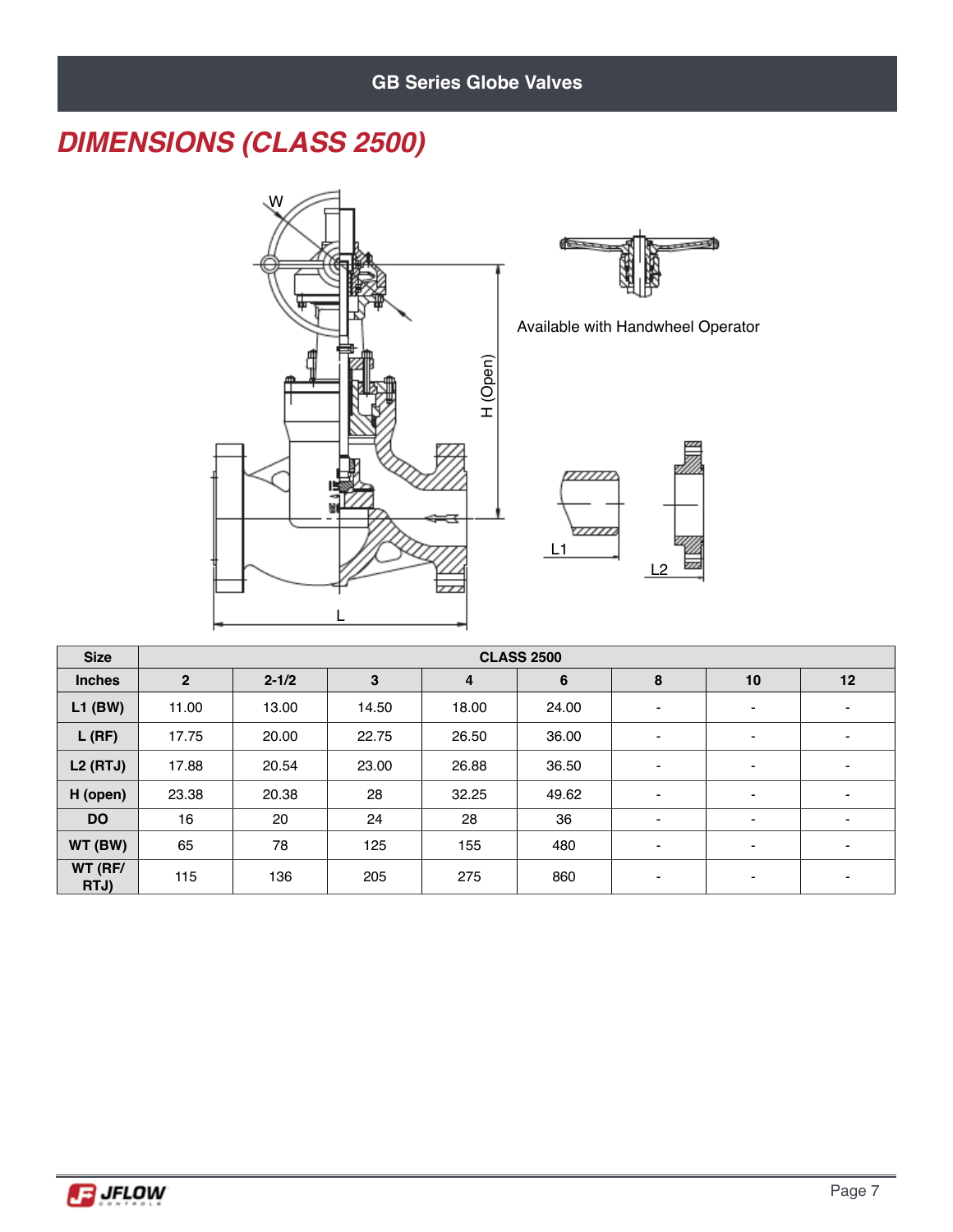## *FORGED STEEL GLOBE VALVE*





#### **Applicable Standards**

- Design and Manufacture: API 602, BS5352, ASME B16.34
- Connection End: Socket Weld End (SW): ASME B16.11 Threaded End (NPT): ASME B1.20.1 Butt Weld End (BW): ASME B16.25 Flange End (RF/RTJ): ASME B16.5
- Test & Inspection: API 602, API 598
- Design Description: Bolted Bonnet (BB), Welded Bonnet (WB), Outside Screw and Yoke (OS&Y)
- Main Materials: A05, LF2, F5, F11, F22, 304(L), 316(L), F347, F321, F51, Alloy 20, Monel

| <b>No</b>    | <b>Part Name</b>    |                  |                 |                 | <b>Material</b>   |                 |                 |  |  |  |  |
|--------------|---------------------|------------------|-----------------|-----------------|-------------------|-----------------|-----------------|--|--|--|--|
|              |                     | 105              | LF2             | F11             | F304(L)           | F316(L)         | F51             |  |  |  |  |
| 1            | Body                | A105+SS304       | LF <sub>2</sub> | F <sub>11</sub> | F304(L)           | F316(L)         | F <sub>51</sub> |  |  |  |  |
| $\mathbf{2}$ | <b>Disc</b>         | F6a              | F6a             | F6a+STL         | F304(L)           | F316(L)         | F <sub>51</sub> |  |  |  |  |
| 3            | <b>Stem</b>         | 410              | 410             | 410             | F304(L)           | 316(L)          | F51             |  |  |  |  |
| 4            | Gasket              | A105             | LF <sub>2</sub> | F <sub>11</sub> | 304+Graphite      | 316(L)+Graphite | 316(L)+Graphite |  |  |  |  |
| 5            | <b>Bonnet</b>       | $304 + Graphite$ |                 | B16             | F304(L)           | F316(L)         | F51             |  |  |  |  |
| 6            | <b>Bolt</b>         | <b>B7</b>        | L7              | A182 F22        | B8(M)             | B8(M)           | B8M             |  |  |  |  |
| 7            | Packing             |                  |                 |                 | Flexible Graphite |                 |                 |  |  |  |  |
| 8            | Gland               | A182 F6          | LF <sub>2</sub> | F <sub>11</sub> | F304              | F304            | F304            |  |  |  |  |
| 9            | <b>Gland Flange</b> | A <sub>105</sub> | LF <sub>2</sub> |                 | F304              | F304            | F304            |  |  |  |  |
| 10           | Nut                 |                  | A194 2H         |                 |                   | 8               |                 |  |  |  |  |
| 11           | Evebolt             |                  | A193 B7         |                 |                   | B <sub>8</sub>  |                 |  |  |  |  |
| 12           | Stem Nut            |                  |                 |                 | A276410           |                 |                 |  |  |  |  |
| 13           | Lock Nut            |                  | AISI 1035       |                 |                   |                 |                 |  |  |  |  |
| 14           | Nameplate           |                  | AL              |                 |                   |                 |                 |  |  |  |  |
| 15           | Handwheel           |                  |                 |                 | ASTM A197         |                 |                 |  |  |  |  |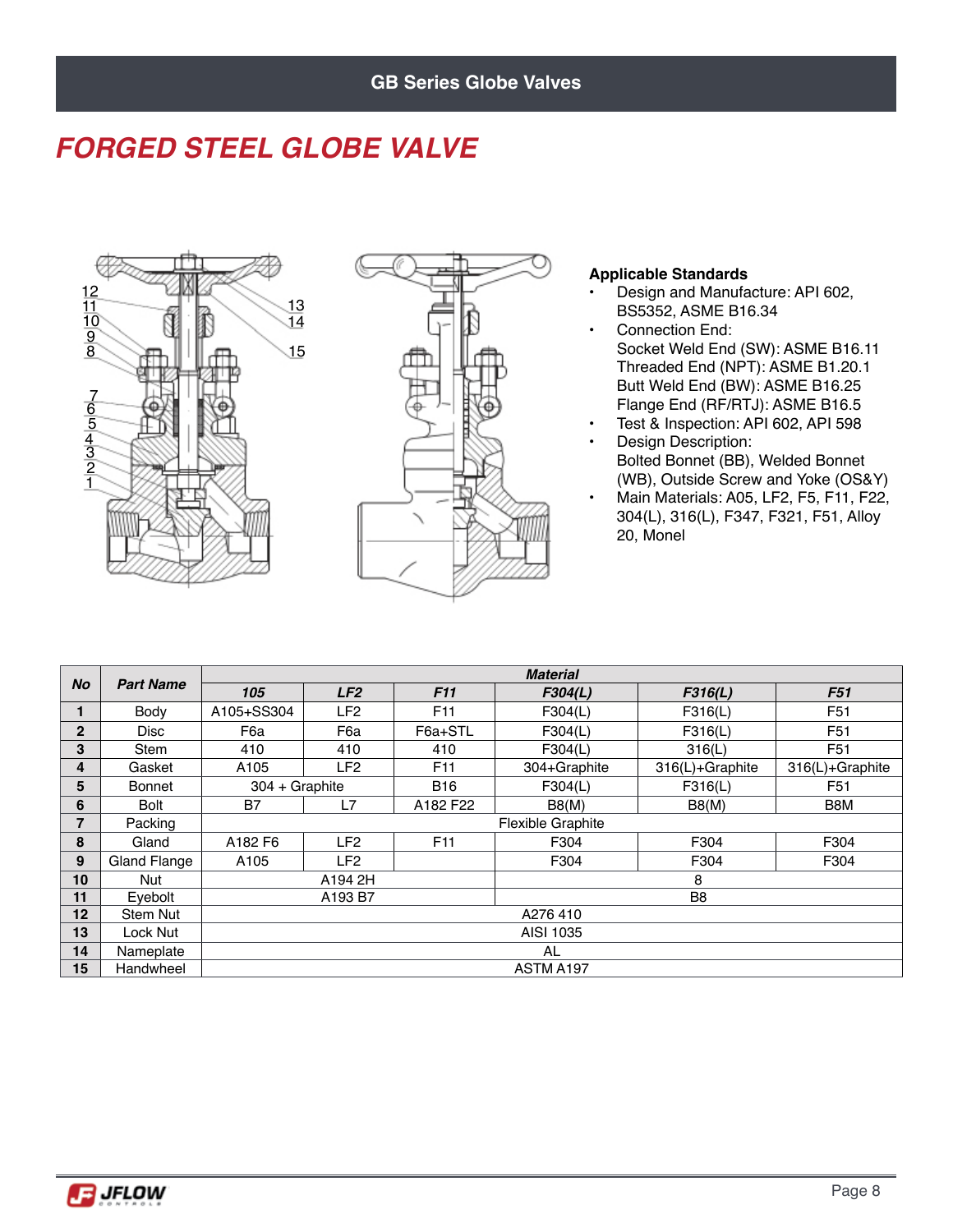## *CL800*



|                           | <b>R.P.</b> | 1/2  | 3/4  | 1    | $1 - 1/4$ | $1 - 1/2$ | $\mathbf{2}$ | $2 - 1/2$      |
|---------------------------|-------------|------|------|------|-----------|-----------|--------------|----------------|
| <b>Size NPS</b>           | F.P.        | 3/8  | 1/2  | 3/4  | 1         | $1 - 1/4$ | $1 - 1/2$    | $\overline{2}$ |
| <b>Face to Face</b>       | L           | 3.11 | 3.62 | 4.37 | 4.72      | 5.98      | 6.77         | 8.66           |
| <b>Handwheel Diameter</b> | w           | 3.94 | 3.94 | 4.92 | 6.30      | 6.30      | 7.09         | 7.87           |
| <b>Height</b>             | н           | 6.46 | 6.46 | 7.99 | 8.82      | 10.24     | 11.81        | 13.98          |
| <b>Flow Port Diameter</b> | d           | 0.41 | 0.53 | 0.67 | 0.87      | 1.10      | 1.34         | 1.69           |
| Weight                    | <b>BB</b>   | 5.0  | 5.2  | 9.5  | 12.7      | 17.2      | 28           | 39             |
| Weight                    | <b>WB</b>   | 3.7  | 4.2  | 7.3  | 11        | 15        | 23           | 30             |

### *CL900 ~ 1500*



| <b>Size NPS</b>           | <b>R.P.</b> | 1/2  | 3/4  | 1    | $1 - 1/4$ | $1 - 1/2$ | $\mathbf{2}$ | $2 - 1/2$    |
|---------------------------|-------------|------|------|------|-----------|-----------|--------------|--------------|
|                           | F.P.        | 3/8  | 1/2  | 3/4  | 1         | $1 - 1/4$ | $1 - 1/2$    | $\mathbf{2}$ |
| <b>Face to Face</b>       | L           | 3.62 | 4.37 | 4.72 | 5.98      | 6.77      | 8.66         |              |
| <b>Handwheel Diameter</b> | w           | 3.94 | 4.92 | 6.30 | 6.30      | 7.09      | 9.45         | -            |
| <b>Height</b>             | н           | 6.73 | 8.15 | 9.45 | 10.16     | 12.99     | 14.57        |              |
| <b>Flow Port Diameter</b> | d           | 0.28 | 0.41 | 0.53 | 0.87      | 1.10      | 1.34         |              |
| Weight                    | <b>BB</b>   | 5.1  | 8.2  | 15   | 17        | 26        | 48           | -            |
| Weight                    | <b>WB</b>   | 4.4  | 7.5  | 13   | 12        | 23        | 40           | -            |

### *CL2500*



|                           | <b>R.P.</b> | 1/2  | 3/4  |       | $1 - 1/4$ | $1 - 1/2$ | $\overline{2}$ | $2 - 1/2$    |
|---------------------------|-------------|------|------|-------|-----------|-----------|----------------|--------------|
| <b>Size NPS</b>           | F.P.        | 3/8  | 1/2  | 3/4   | 1         | $1 - 1/4$ | $1 - 1/2$      | $\mathbf{2}$ |
| <b>Face to Face</b>       |             | 4.37 | 4.72 | 5.98  | 6.77      | 8.66      |                |              |
| <b>Handwheel Diameter</b> | w           | 4.92 | 6.30 | 6.30  | 7.09      | 9.45      |                |              |
| <b>Height</b>             | н           | 8.15 | 9.45 | 10.10 | 12.99     | 14.57     |                |              |
| <b>Flow Port Diameter</b> | d           | 0.31 | 0.41 | 0.53  | 0.87      | 1.10      |                |              |
| Weight                    | <b>WB</b>   | 7.5  | 13   | 12    | 23        | 40        |                |              |

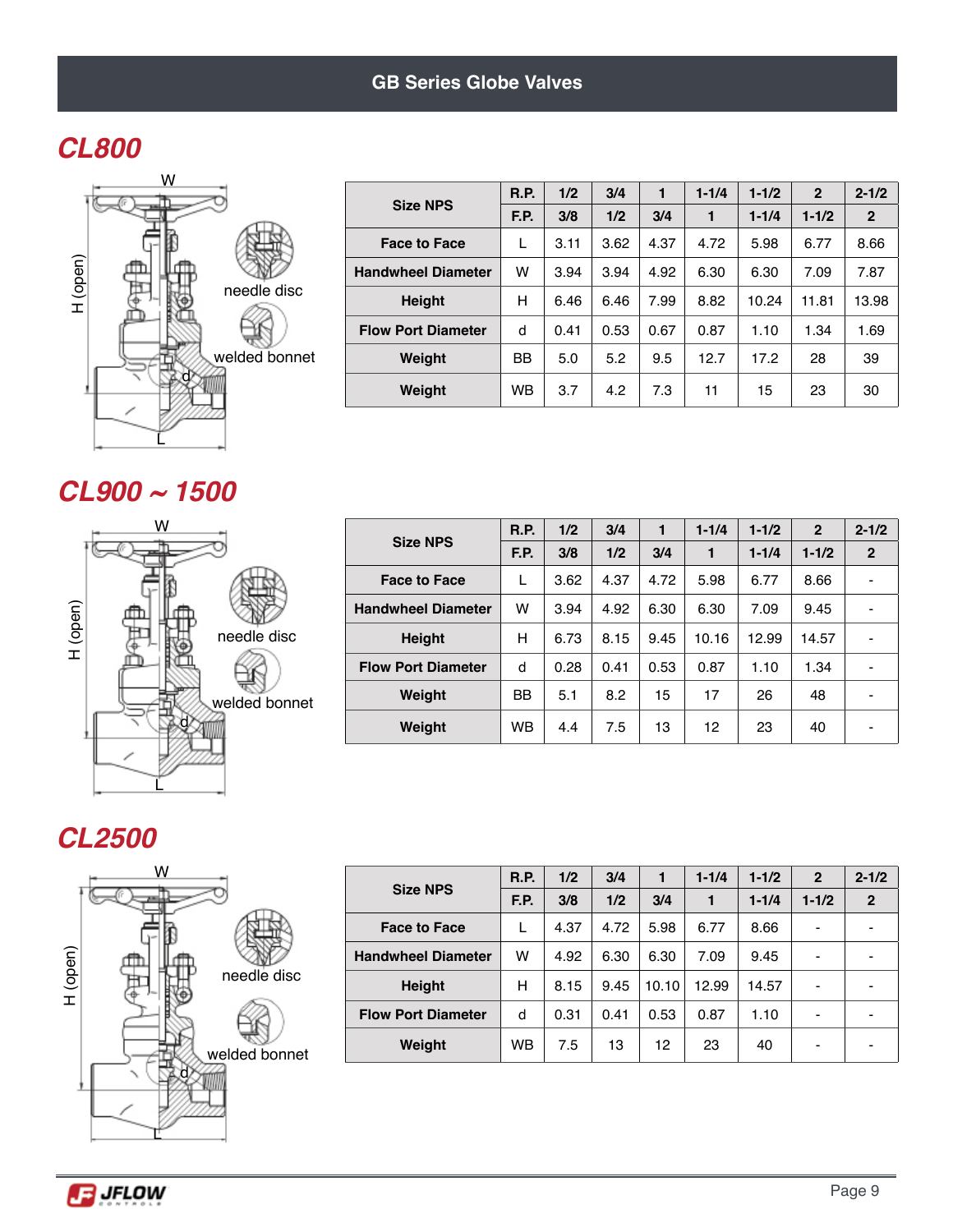## *FORGED STEEL PRESSURE SEAL GLOBE VALVE*



### **Applicable Standards**

- Design and Manufacture: API 602, BS5352, ASME B16.34
- Connection End: Socket Weld End (SW): ASME B16.11 Threaded End (NPT): ASME B1.20.1 Butt Weld End (BW): ASME B16.25 Flange End (RF/RTJ): ASME B16.5
- Test & Inspection: API 602, API 598
- Design Description: Bolted Bonnet (BB), Welded Bonnet (WB), Outside Screw and Yoke (OS&Y)
- Main Materials: A05, LF2, F5, F11, F22, 304(L), 316(L), F347, F321, F51, Alloy 20, Monel

|                 | <b>Material</b><br><b>Part Name</b> |          |                         |                      |              |                 |                 |  |  |  |
|-----------------|-------------------------------------|----------|-------------------------|----------------------|--------------|-----------------|-----------------|--|--|--|
| <b>No</b>       |                                     | 105      | LF2                     | F11                  | F304(L)      | F316(L)         | F51             |  |  |  |
|                 | Body                                | A105/STL | LF2/STL                 | F <sub>11+</sub> STL | F304(L)      | F316(L)         | F <sub>51</sub> |  |  |  |
| $\overline{2}$  | <b>Disc</b>                         | F6a      | F6a                     | F6a+STL              | F304(L)+STL  | F316(L)+STL     | F <sub>51</sub> |  |  |  |
| 3               | <b>Stem</b>                         | 410      | 410                     | 410                  | 304(L)       | 316(L)          | F <sub>51</sub> |  |  |  |
| 4               | <b>Bonnet</b>                       | A105     | LF2                     | F <sub>11</sub>      | F304(L)      | F316(L)         | F <sub>51</sub> |  |  |  |
| 5               | <b>Pressure Seal</b><br>Ring        |          | 304 + Graphite          |                      | 304+Graphite | 316(L)+Graphite |                 |  |  |  |
| 6               | Yoke                                | A105     | L7                      | F <sub>11</sub>      | F304(L)      | F316(L)         | F <sub>51</sub> |  |  |  |
| $\overline{7}$  | Packing                             |          | Graphite/SS304+Graphite |                      | Graphite     |                 |                 |  |  |  |
| 8               | Nut                                 |          | <b>Carbon Steel</b>     |                      | F304         |                 |                 |  |  |  |
| 9               | Gland                               | A182 F6  | LF <sub>2</sub>         | F <sub>11</sub>      |              | F304            |                 |  |  |  |
| 10 <sup>1</sup> | Nut                                 | A194 2H  |                         | 4                    | A1948        |                 |                 |  |  |  |
| 11              | Evebolt                             | A193 B7  |                         | <b>B16</b>           | A193 B8      |                 |                 |  |  |  |
| 12              | Gland Flange                        | A105     |                         | F <sub>11</sub>      | F304         |                 |                 |  |  |  |
| 13              | Stem Nut                            |          | A276410                 |                      |              |                 |                 |  |  |  |
| 14              | Lock Nut                            |          |                         |                      | AISI 1035    |                 |                 |  |  |  |
| 15              | Handwheel                           |          |                         |                      | ASTM A197    |                 |                 |  |  |  |

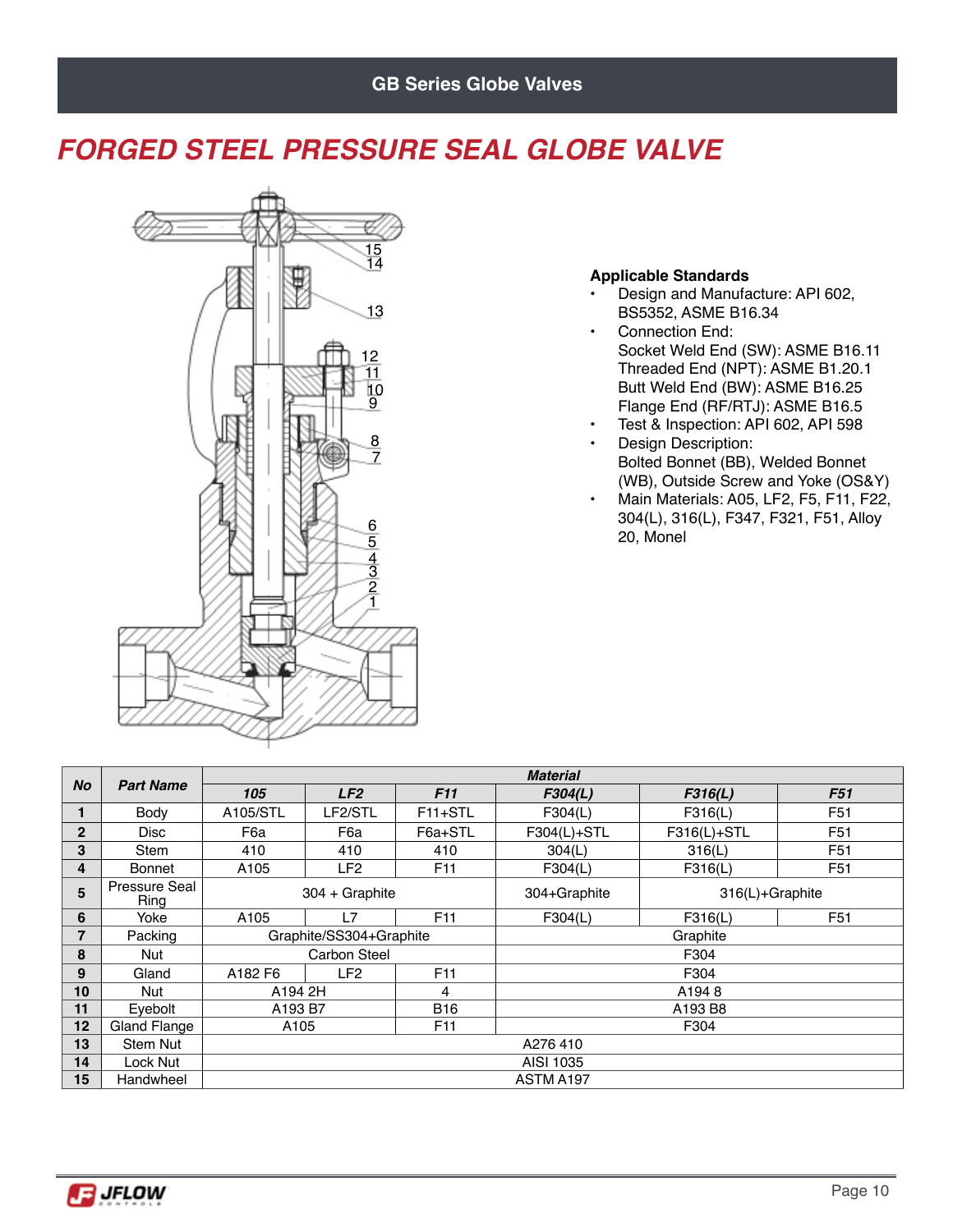## *CL900~1500; CL2500*



| <b>Size NPS</b>                     |               | <b>R.P.</b> | 1/2  | 3/4  | 1    | $1 - 1/4$ | $1 - 1/2$ | $\overline{2}$ |
|-------------------------------------|---------------|-------------|------|------|------|-----------|-----------|----------------|
| <b>Face to Face</b>                 | CL900~CL1500  | L           | 5.51 | 5.51 | 7.01 | 7.01      | 8.5       | 8.7            |
|                                     | <b>CL2500</b> |             | 7.32 | 7.32 | 7.32 | 9.13      | 11        | 7.9            |
| <b>Handwheel</b><br><b>Diameter</b> | CL900~CL1500  | w           | 7.87 | 7.87 | 7.87 | 11.0      | 11.8      | 14             |
|                                     | <b>CL2500</b> |             |      |      |      |           |           |                |
|                                     | CL900~CL1500  | н           | 12.6 | 12.6 | 12.7 | 17.3      | 17.3      | 19.3           |
| <b>Height</b>                       | <b>CL2500</b> |             | 14.8 | 14.9 | 19.3 | 19.3      | 21.3      | 8.7            |
| <b>Flow Port</b><br><b>Diameter</b> |               | d           | 0.41 | 0.53 | 0.71 | 0.87      | 1.10      | 1.34           |
| Weight                              | CL900~CL1500  |             | 25   | 24   | 23   | 43        | 46        | 122            |
|                                     | <b>CL2500</b> |             | 27   | 26   | 24   | 57        | 63        | 110            |

### *CL2500*



| <b>Size NPS</b>           | R.P.  | 3/8                      | 1/2  | 3/4  | 1    | $1 - 1/4$ | $1 - 1/2$ | $\overline{2}$ |
|---------------------------|-------|--------------------------|------|------|------|-----------|-----------|----------------|
| <b>Face to Face</b>       | L(HJ) | $\blacksquare$           | 10.4 | 10.8 | 12.1 | 13.7      | 15.1      | 17.8           |
| <b>Handwheel Diameter</b> | w     | $\overline{\phantom{a}}$ | 7.87 | 7.87 | 11.0 | 11.0      | 11.0      | 11.8           |
| <b>Height</b>             | н     | $\overline{\phantom{0}}$ | 12.6 | 12.6 | 12.6 | 17.3      | 17.3      | 19.3           |
| <b>Flow Port Diameter</b> | d     | $\overline{\phantom{0}}$ | 0.41 | 0.53 | 0.71 | 0.87      | 1.10      | 1.34           |
| Weight                    |       | $\overline{\phantom{0}}$ | 47   | 55   | 67   | 106       | 128       | 198            |